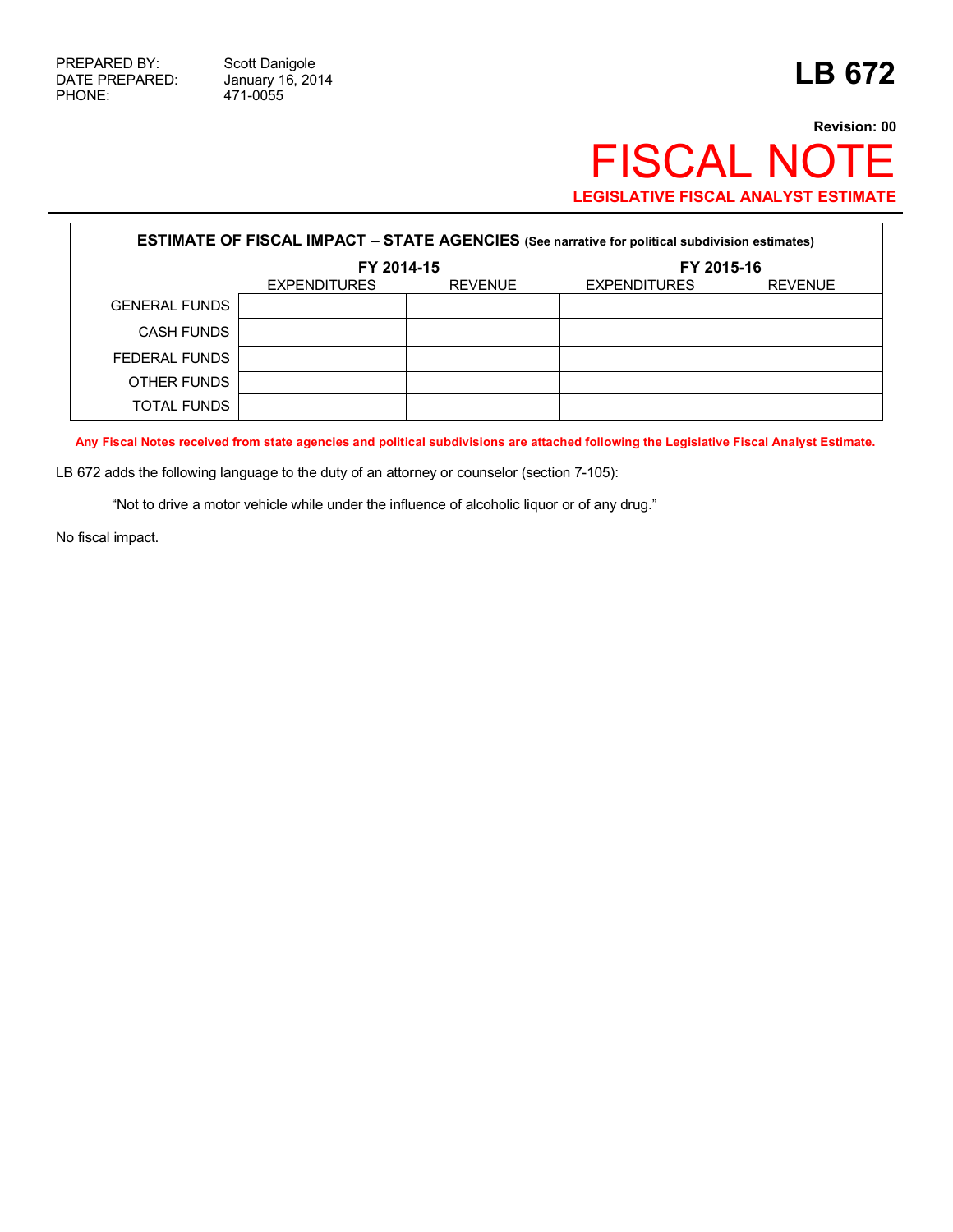**Please complete ALL (5) blanks in the first three lines. 2014**

| LB <sup>(1)</sup><br>672                   |                                                                   |                             |                     | <b>FISCAL NOTE</b>           |  |  |
|--------------------------------------------|-------------------------------------------------------------------|-----------------------------|---------------------|------------------------------|--|--|
|                                            | State Agency OR Political Subdivision Name: (2)                   | Nebraska Secretary of State |                     |                              |  |  |
|                                            | Prepared by: (3) Suzanne Hinzman                                  | Date Prepared: (4) 1/9/2014 |                     | Phone: (5)<br>402-471-2384   |  |  |
|                                            | <b>ESTIMATE PROVIDED BY STATE AGENCY OR POLITICAL SUBDIVISION</b> |                             |                     |                              |  |  |
|                                            | FY 2014-15<br><b>EXPENDITURES</b>                                 | <b>REVENUE</b>              | <b>EXPENDITURES</b> | FY 2015-16<br><b>REVENUE</b> |  |  |
| <b>GENERAL FUNDS</b>                       |                                                                   |                             |                     |                              |  |  |
| <b>CASH FUNDS</b>                          |                                                                   |                             |                     |                              |  |  |
| <b>FEDERAL FUNDS</b><br><b>OTHER FUNDS</b> |                                                                   |                             |                     |                              |  |  |
| <b>TOTAL FUNDS</b>                         |                                                                   |                             |                     |                              |  |  |

**Explanation of Estimate:**

This bill has no fiscal impact for the Secretary of State.

|                           |                            |           | <b>BREAKDOWN BY MAJOR OBJECTS OF EXPENDITURE</b> |                     |  |
|---------------------------|----------------------------|-----------|--------------------------------------------------|---------------------|--|
| <b>Personal Services:</b> |                            |           |                                                  |                     |  |
|                           | <b>NUMBER OF POSITIONS</b> |           | $2014 - 15$                                      | $2015 - 16$         |  |
| <b>POSITION TITLE</b>     | $14 - 15$                  | $15 - 16$ | <b>EXPENDITURES</b>                              | <b>EXPENDITURES</b> |  |
|                           |                            |           |                                                  |                     |  |
|                           |                            |           |                                                  |                     |  |
|                           |                            |           |                                                  |                     |  |
|                           |                            |           |                                                  |                     |  |
|                           |                            |           |                                                  |                     |  |
|                           |                            |           |                                                  |                     |  |
|                           |                            |           |                                                  |                     |  |
|                           |                            |           |                                                  |                     |  |
|                           |                            |           |                                                  |                     |  |
|                           |                            |           |                                                  |                     |  |
|                           |                            |           | 0                                                |                     |  |

\_\_\_\_\_\_\_\_\_\_\_\_\_\_\_\_\_\_\_\_\_\_\_\_\_\_\_\_\_\_\_\_\_\_\_\_\_\_\_\_\_\_\_\_\_\_\_\_\_\_\_\_\_\_\_\_\_\_\_\_\_\_\_\_\_\_\_\_\_\_\_\_\_\_\_\_\_\_\_\_\_\_\_\_\_\_\_\_\_\_\_\_\_\_\_\_\_\_\_\_\_\_ \_\_\_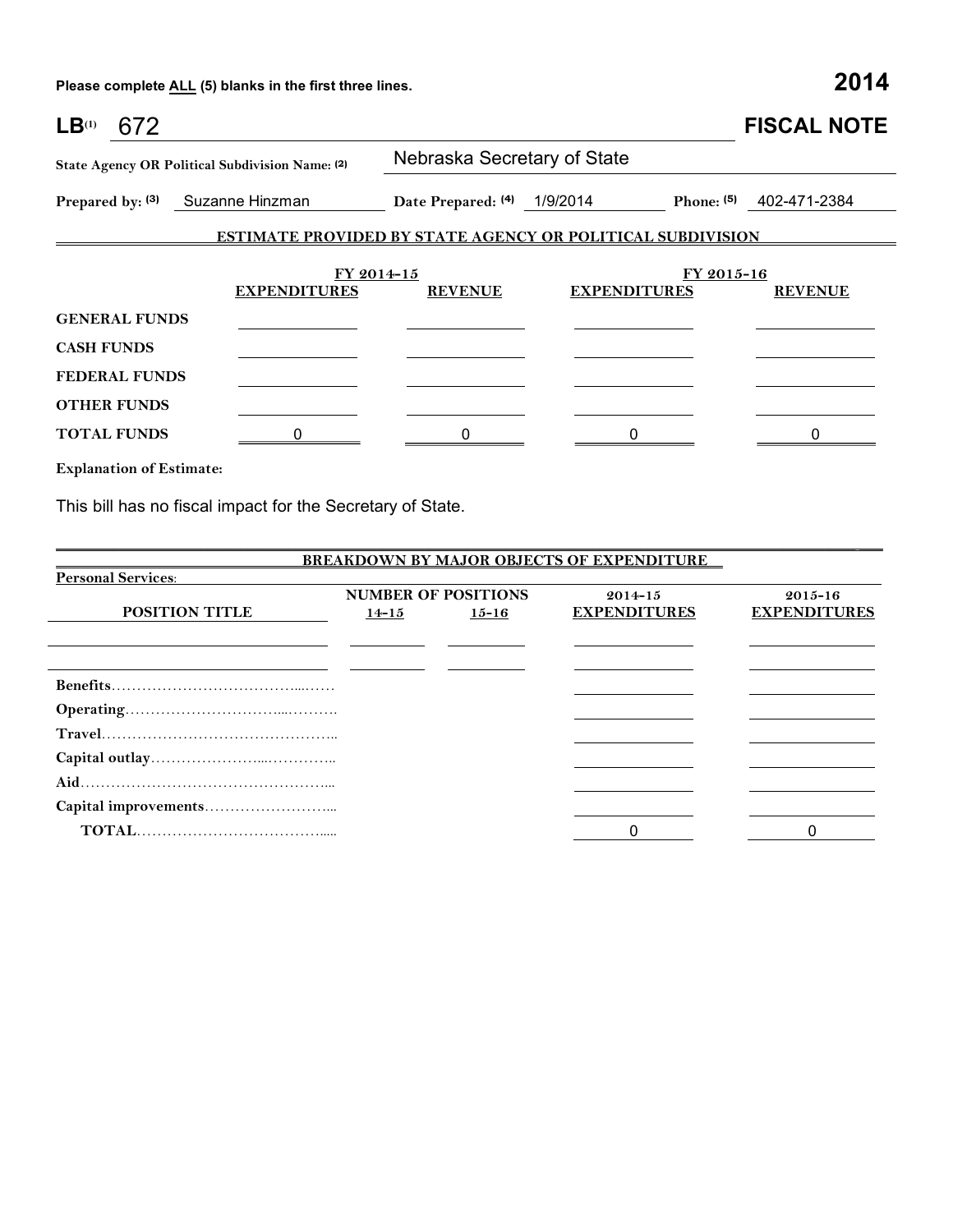**Please complete ALL (5) blanks in the first three lines. 2014**

| LB <sup>(1)</sup><br>672 |                                                 |                                   |                                                            | <b>FISCAL NOTE</b>         |  |  |  |
|--------------------------|-------------------------------------------------|-----------------------------------|------------------------------------------------------------|----------------------------|--|--|--|
|                          | State Agency OR Political Subdivision Name: (2) | Nebraska State Patrol             |                                                            |                            |  |  |  |
| Prepared by: (3)         | Carol Aversman                                  | Date Prepared: (4) 1-13-2014      | Phone: $(5)$                                               | 402-479-4945               |  |  |  |
|                          |                                                 |                                   | ESTIMATE PROVIDED BY STATE AGENCY OR POLITICAL SUBDIVISION |                            |  |  |  |
|                          | FY 2014-15                                      |                                   | FY 2015-16                                                 |                            |  |  |  |
|                          | <b>EXPENDITURES</b>                             | <b>REVENUE</b>                    | <b>EXPENDITURES</b>                                        | <b>REVENUE</b>             |  |  |  |
| <b>GENERAL FUNDS</b>     |                                                 |                                   |                                                            |                            |  |  |  |
| <b>CASH FUNDS</b>        |                                                 |                                   |                                                            |                            |  |  |  |
| <b>FEDERAL FUNDS</b>     |                                                 |                                   |                                                            |                            |  |  |  |
| <b>OTHER FUNDS</b>       |                                                 |                                   |                                                            |                            |  |  |  |
| <b>TOTAL FUNDS</b>       | <b>No Fiscal</b><br>Impact                      | <b>No Fiscal</b><br><b>Impact</b> | <b>No Fiscal</b><br>Impact                                 | <b>No Fiscal</b><br>Impact |  |  |  |

**Explanation of Estimate:**

|                           |                                         |           | <b>BREAKDOWN BY MAJOR OBJECTS OF EXPENDITURE</b> |                                    |
|---------------------------|-----------------------------------------|-----------|--------------------------------------------------|------------------------------------|
| <b>Personal Services:</b> |                                         |           |                                                  |                                    |
| <b>POSITION TITLE</b>     | <b>NUMBER OF POSITIONS</b><br>$14 - 15$ | $15 - 16$ | $2014 - 15$<br><b>EXPENDITURES</b>               | $2015 - 16$<br><b>EXPENDITURES</b> |
|                           |                                         |           |                                                  |                                    |
|                           |                                         |           |                                                  |                                    |
|                           |                                         |           |                                                  |                                    |
|                           |                                         |           |                                                  |                                    |
|                           |                                         |           |                                                  |                                    |
|                           |                                         |           |                                                  |                                    |
|                           |                                         |           |                                                  |                                    |
|                           |                                         |           | <b>No Fiscal</b><br>Impact                       | <b>No Fiscal</b><br>Impact         |